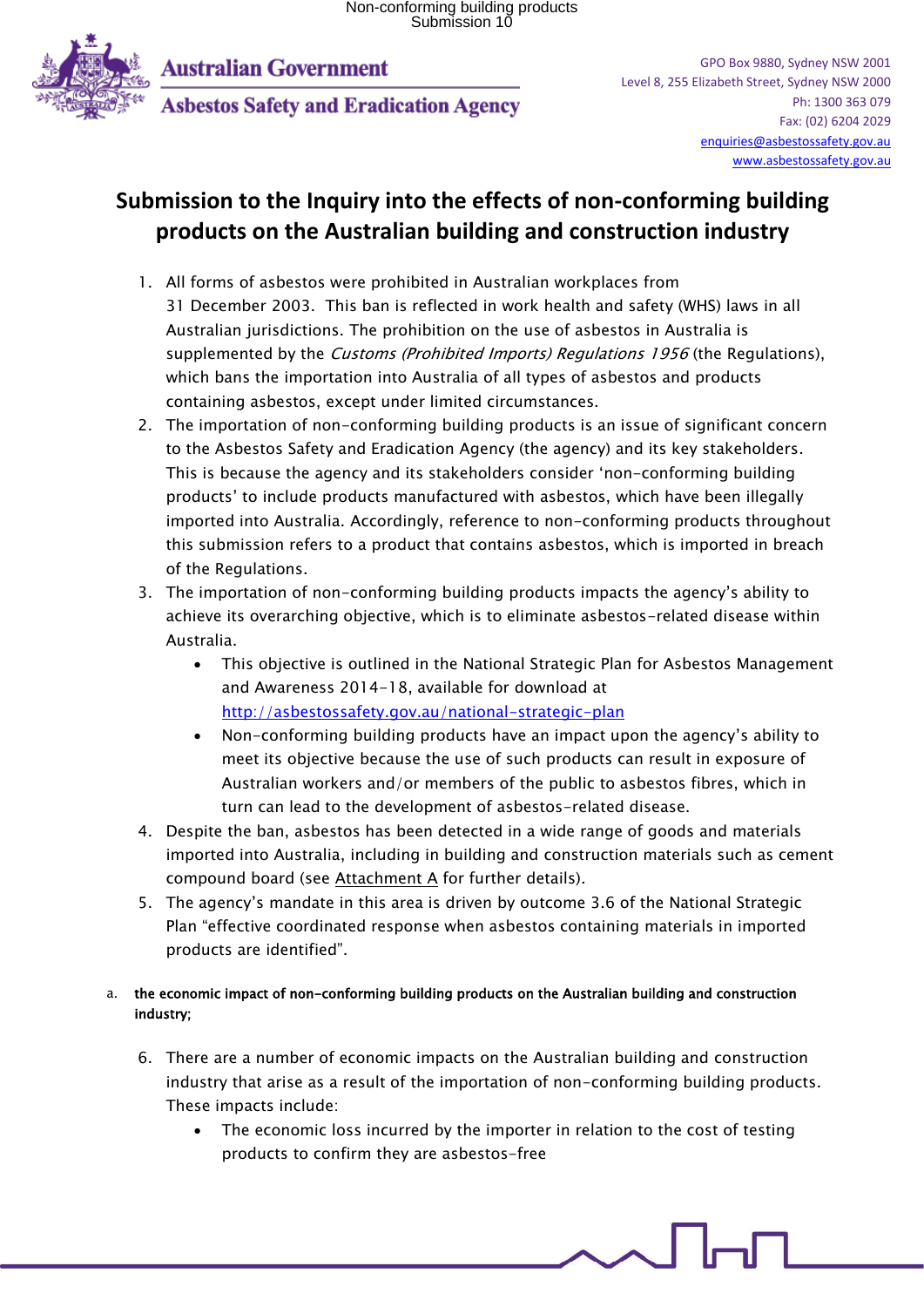## Non-conforming building products Submission 10

- o Testing may be undertaken at the Australian border at the request of the Department of Immigration and Border Protection, where goods are suspected of containing asbestos
	- The cost of any testing is borne by the importer.
- $\circ$  Testing may also be undertaken by the importer as a precaution, to ensure workers will be safe from exposure to asbestos and to ensure compliance with the Regulations
- The economic loss incurred by the importer where goods have been found to contain asbestos and are required to be remediated or sent back to the country of origin
	- $\circ$  Where goods are held at the border for testing and subsequently confirmed to contain asbestos, the importer will be liable to pay for the cost of removing the asbestos or returning the goods to the country of origin.
- The economic loss incurred by the importer in relation to delays caused by products requiring testing and remediation.
	- o Any cost incurred as a result of delays (for instance, for testing and remediation) will be borne by the importer.
	- $\circ$  This can result in significant costs to the importer where the quantity or size of the goods being imported is significant.
	- $\circ$  A previous incident involving the importation of pre-assembled switch rooms destined for Australia's resource exploration development industry, which were found to contain asbestos, required the importer to pay for space to hold the goods at the border, due to the large size of the equipment.

#### b. the impact of non-conforming building products on:

- i. industry supply chains, including importers, manufacturers and fabricators,
- ii. workplace safety and any associated risks,
- iii. costs passed on to customers, including any insurance and compliance costs;
- iv. the overall quality of Australian buildings;
- 7. There have been a significant number of incidents involving the importation of asbestos-containing goods or materials into Australia, in breach of the Regulations.
- 8. While the incidents outlined in Attachment A include building and construction equipment and materials found to contain asbestos by the Department of Immigration and Border Protection at the border, as well as those identified by the Australian Competition and Consumer Commission and/or relevant work, health and safety regulators in their respective jurisdictions, it is likely that there have been further instances where building and construction equipment and materials containing asbestos have made their way into Australia's building and construction industry without detection by any regulator.
- 9. The impact of this is that there may be Australian buildings or structures constructed post 2003 (when the ban on importation took effect), which have used asbestoscontaining materials without anyone's knowledge.
	- The use of these asbestos-containing materials during construction would place workers and /or members of the public at risk of asbestos exposure, if the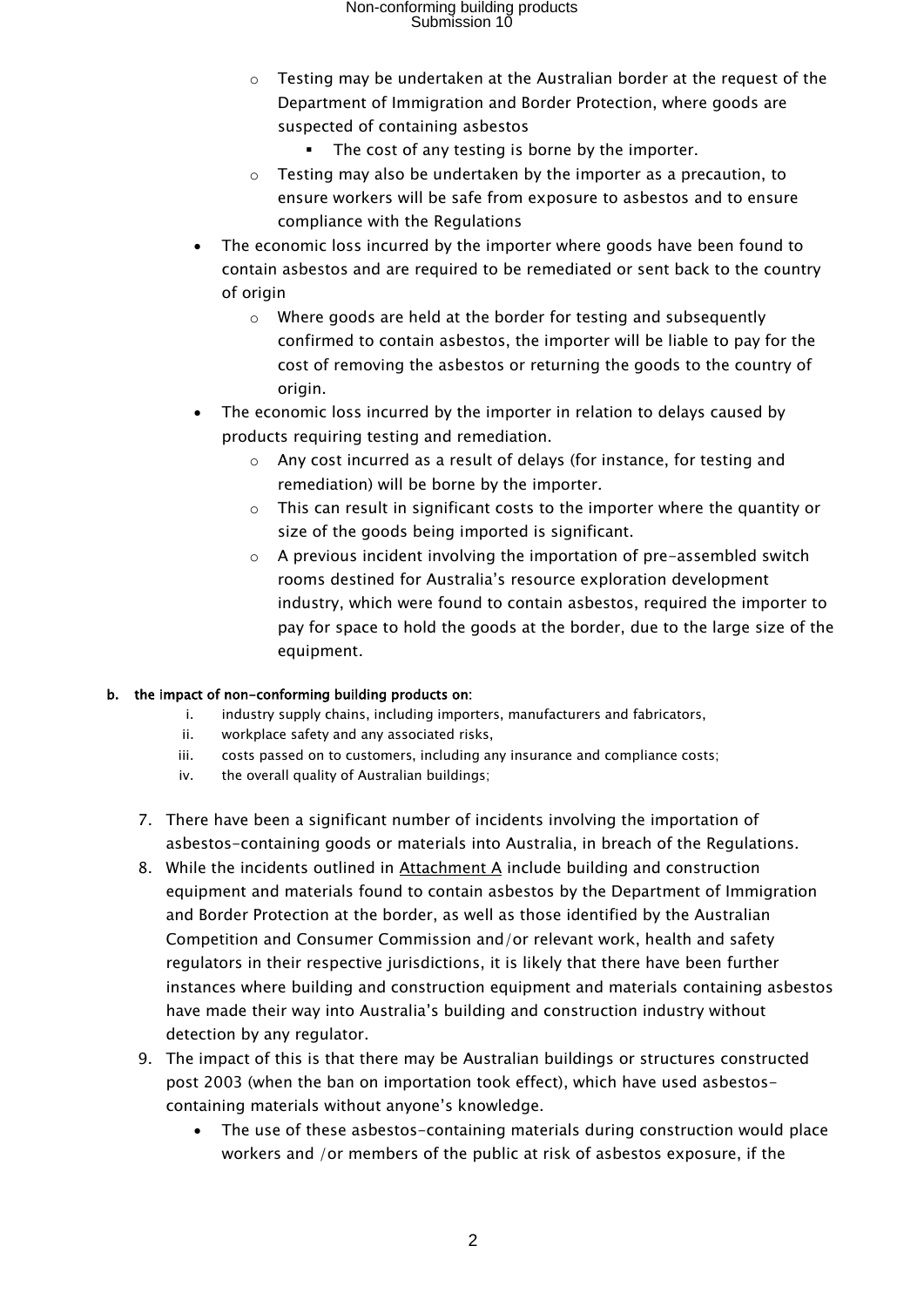asbestos-containing materials were disturbed, for example, by cutting, drilling and sanding etc.

- Further, the asbestos-containing materials would not be included in the building's asbestos register. Therefore, a worker or contractor working on the building or structure may disturb the asbestos-containing materials after construction is complete, placing themselves and other occupants at ongoing risk of exposure to asbestos fibres, without knowledge of the risk. As the use of the asbestos containing goods or materials is unknown, there would be no safety precautions put in place to mitigate the risk of asbestos exposure by either workers or occupants.
- 10. Accordingly, where imported asbestos-containing materials have been used in the construction of a building or structure, the health and safety of the occupants could be compromised by the risk of exposure to asbestos fibres.
- 11. In addition to health and safety risks, there is also a potential for higher costs to be passed onto customers and clients as a result of the use of non-conforming building products. This includes higher maintenance, refurbishment, demolition, disposal and insurance costs.
	- For instance, if asbestos containing goods or materials are identified after the construction of a building or structure, there will be ongoing costs associated with reviewing the condition of the asbestos-containing materials and ensuring they remain safe.
	- When it comes time for refurbishment or demolition of the building or structure, there may also be increased costs associated with removing the asbestos and disposing of it in a safe manner.
	- Further, if a claim for workers' compensation were to be accepted for an asbestos-related disease that was developed as a result of exposure to nonconforming building products, then the business would incur the costs associated with increased workers' compensation premiums.

#### c. possible improvements to the current regulatory frameworks for ensuring that building products conform to Australian standards, with particular reference to the effectiveness of:

- i. policing and enforcement of existing regulations,
- ii. independent verification and assessment systems,
- iii. surveillance and screening of imported building products, and
- iv. restrictions and penalties imposed on non-conforming building products; and
- v. any other related matters.
- 12. Currently, the Regulations include penalties for any breaches. These penalties include fines of up to \$170,000. However the agency understands such penalties have not been commonly used as a deterrent.
- 13. The agency considers that an increased willingness to enforce the penalties available under the Regulations would assist in reducing the incidence of non-conforming building products being imported into Australia.
- 14. While many importers have contracts with overseas suppliers that stipulate their goods must be asbestos-free, experience has shown that certification by overseas manufacturers cannot always be relied upon.
	- Accordingly, an increased understanding of Australia's import requirements relating to asbestos by overseas manufacturers and Australian importers would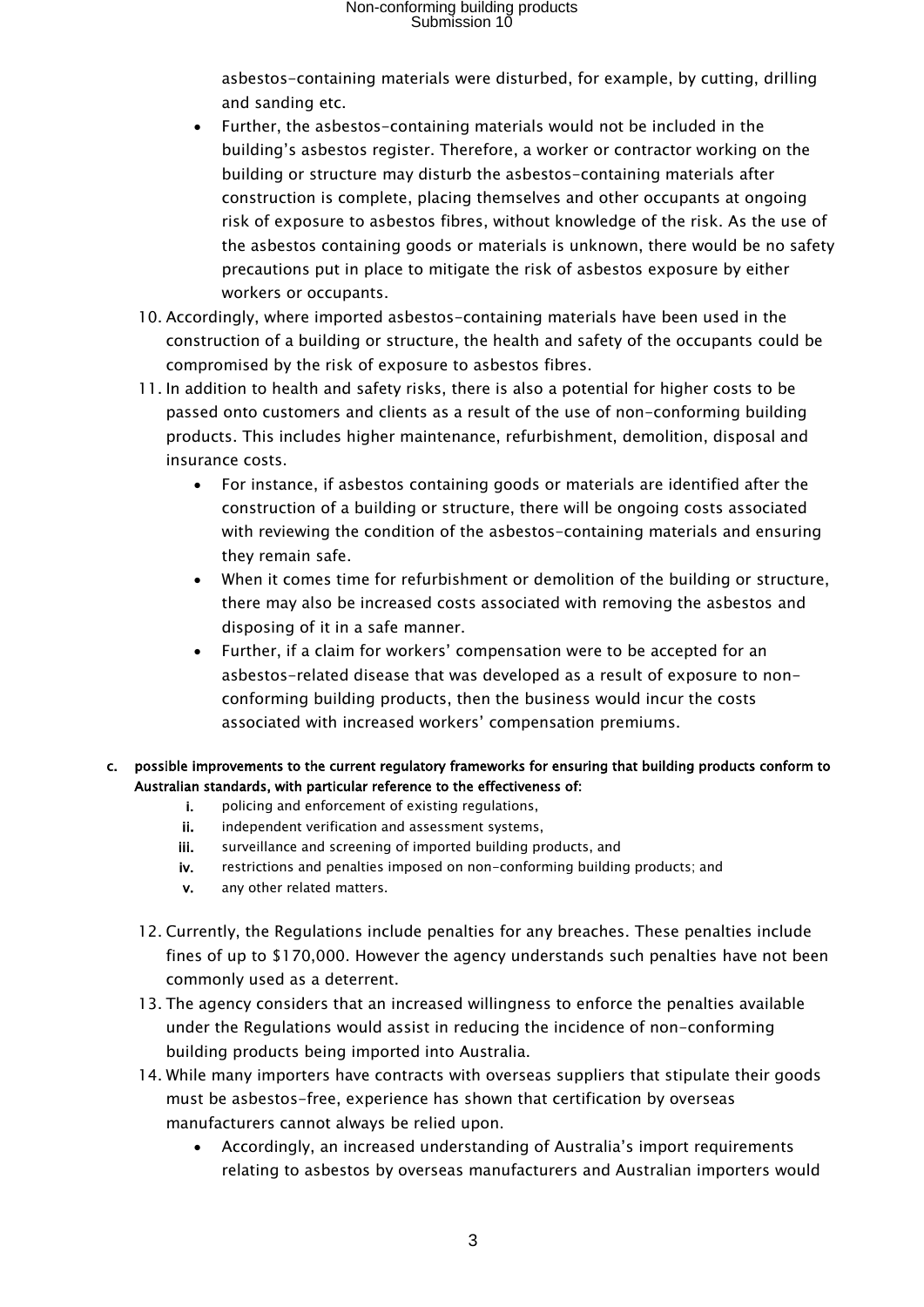## Non-conforming building products Submission 10

assist in reducing the incidence of asbestos containing materials being imported into Australia.

15. Increased surveillance and screening of imported building products, with particular attention to those products previously found to contain asbestos as well as those products originating from countries where asbestos is known to be used in the manufacturing process, would assist in identifying non-conforming building products and ensuring they do not end up in an Australian buildings or structures, where they may expose occupants to asbestos fibres when they are disturbed.

#### Background - The formation of the Asbestos Safety and Eradication Agency

#### Asbestos Management Review

The Australian Government established the Asbestos Management Review in 2010. The Asbestos Management Review Report was released on 16 August 2012, and included 12 recommendations which addressed a range of issues related to asbestos in Australia, including:

- **•** identification
- management
- transport, storage and disposal
- awareness and education
- improved data and information sharing
- the development of a national strategic plan and creation of a new statutory Australian Government agency to administer it
- medical research
- international leadership
- former compulsorily acquired property.

#### Asbestos Safety and Eradication Agency

Following one of the recommendations of the Asbestos Management Review, the Asbestos Safety and Eradication Agency (ASEA) was established on 1 July 2013 to provide a national focus on asbestos issues.

ASEA's focus goes beyond workplace safety to encompass environmental and public health concerns. ASEA aims to ensure asbestos issues receive the attention and focus needed to drive change across all levels of government. This is achieved through the development and implementation of the National Strategic Plan for Asbestos Management and Awareness.

Under Section 9 of the Asbestos Safety and Eradication Agency Act 2013 (Cth), the role of ASEA is to:

- encourage, coordinate, monitor and report on the implementation of the national strategic plan;
- provide advice to the Minister on matters of asbestos safety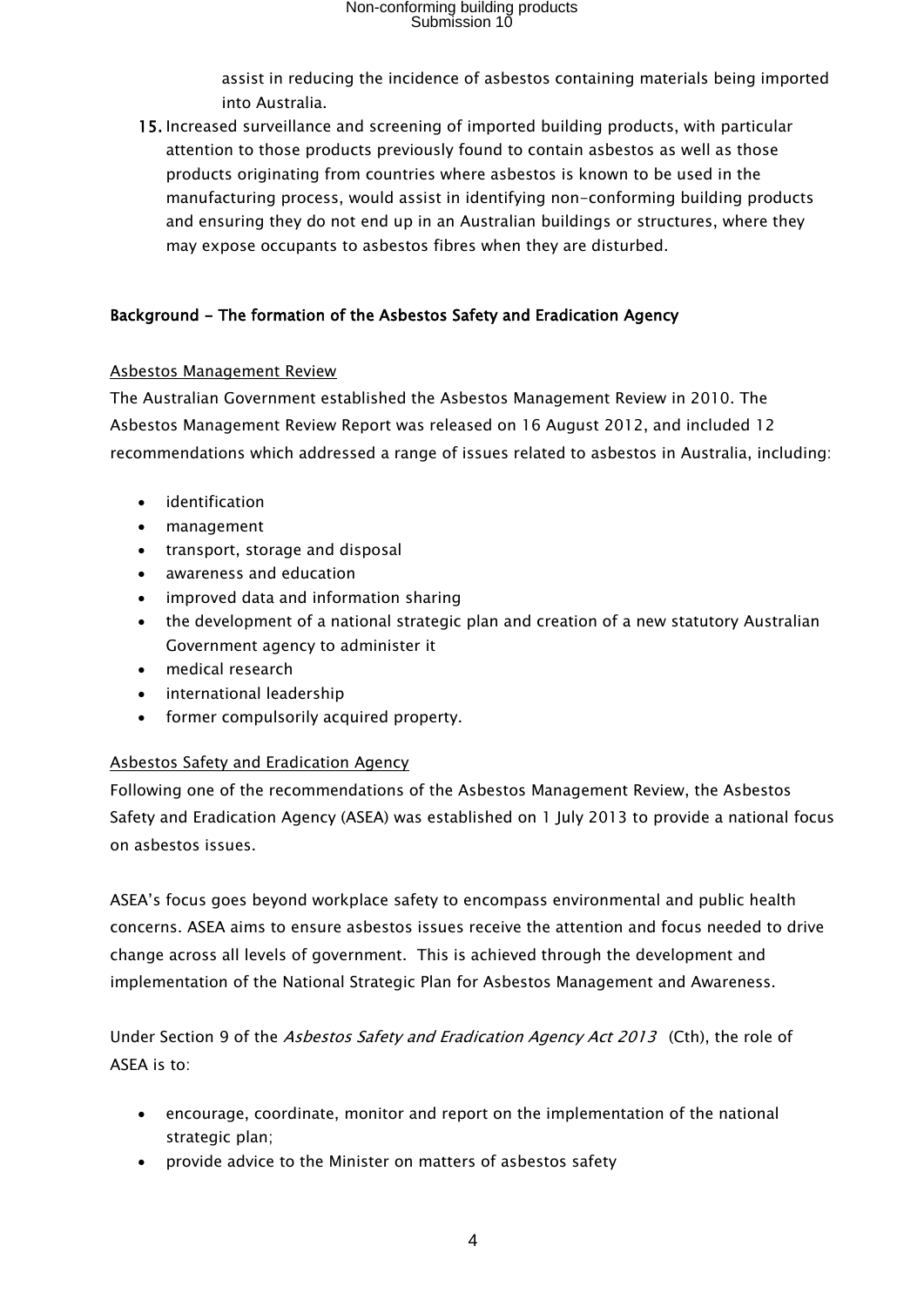# Non-conforming building products Submission 10

- liaise with Australian, State, Territory, local and other governments about matters relating to the national strategic plan and asbestos safety, and
- commission, monitor, and promote research about asbestos safety.